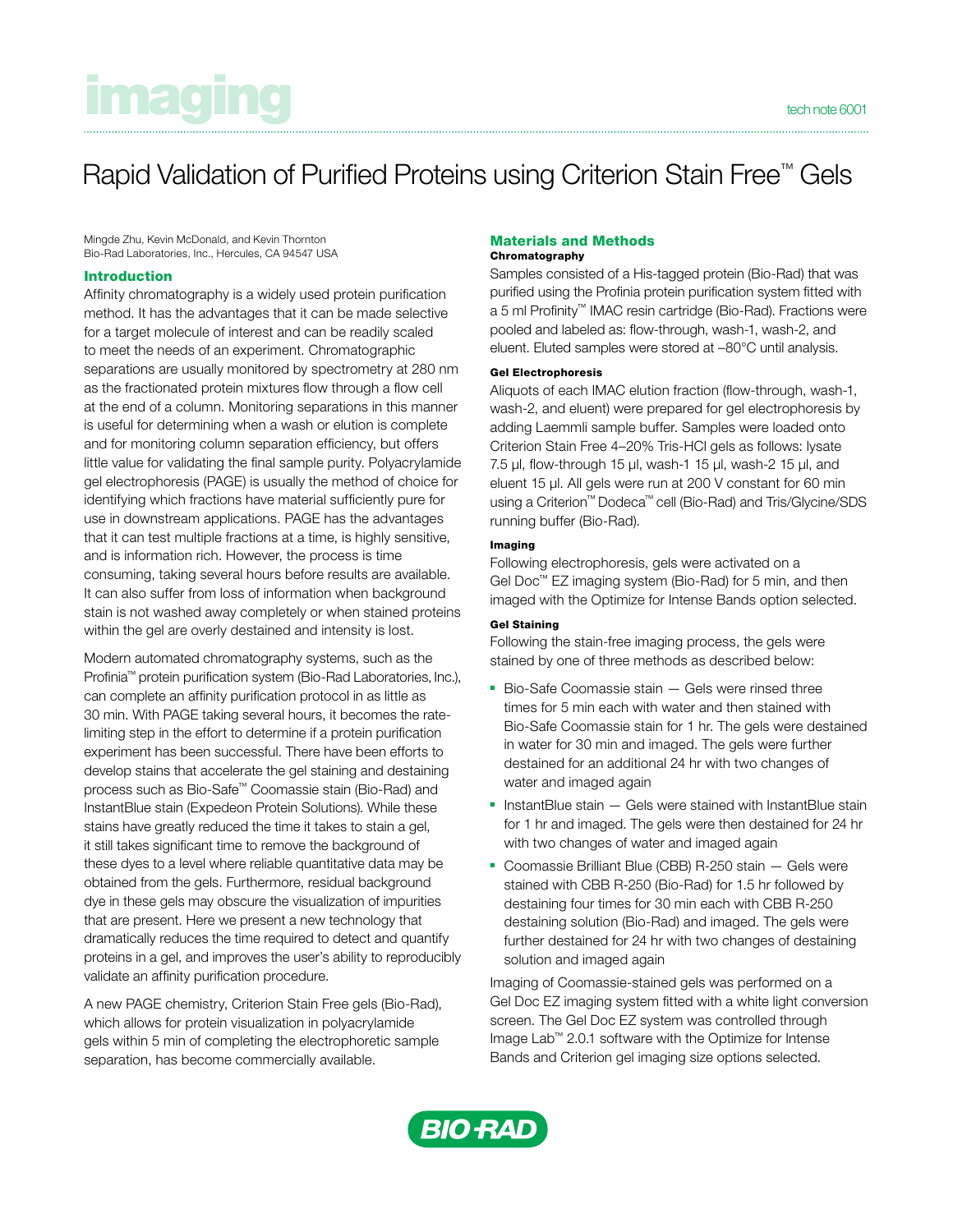# Data Processing

All images were processed and analyzed using Image Lab 2.0.1 software. Images were cropped to the region of interest and then lanes were automatically detected. Bands were detected with a sensitivity setting of 75 for Criterion Stain Free gels and 50 for Coomassie-stained gels. For baseline detection the lane disk size was set to 99 (minimum baseline correction) for Criterion Stain Free gels and as needed for Coomassie-stained gels, usually 10 (default) or smaller.

### **Results**

Gel electrophoresis using Criterion Stain Free gels was used to assess the purity of a His-tagged protein following Profinity IMAC chromatography on a Profinia protein purification system. Following stain free imaging using the Gel Doc EZ imager, the gels were stained with Bio-Safe, instantBlue or CBB R-250 Coomassie stains according to manufacturer's directions. Destaining of the Bio-Safe Commassie and CBB R-250 stained gels was performed according to the manufacturer's fast destaining method. Following destaining, the gels were imaged and compared to the stain free gel results initially obtained using the Gel Doc EZ system.

#### Buffer Use and Time to Results

Use of the Gel Doc EZ system resulted in significant time and materials savings relative to staining with Coomassie stains. The Criterion Stain Free gels were removed from their cassettes, wetted, and imaged. There were no time consuming washing or staining steps performed to prepare the Criterion gels for imaging, resulting in significant time savings. Furthermore, no chemicals were required to stain or destain the gels thereby eliminating the cost associated with purchase and disposal of these chemicals. On the other hand, all three of the Coomassie stains required at least an hour to stain in order to obtain quantitative results, and further time to destain. The CBB R-250 had the added disadvantage of generating hazardous waste that required disposal. Coomassie-stained gels required multiple staining and destaining steps, which took between 1 and 3.5 hr (Table 1), depending on the staining procedure. Furthermore, the staining procedures required extended rocking in buffer and gel transfers, which in a few cases caused gels to crack or tear.

| Table 1. Breakdown of time required to image Criterion Stain Free, |
|--------------------------------------------------------------------|
| Bio-Safe, InstantBlue, and Coomassie R-250 stained gels.           |

|    | Step               | Time, min                      |                         |                 |                                |
|----|--------------------|--------------------------------|-------------------------|-----------------|--------------------------------|
|    | 1 Chromatography   | 30                             |                         |                 |                                |
|    | 2 PAGE preparation | 15                             |                         |                 |                                |
| 3  | PAGE (200 V)       | 60                             |                         |                 |                                |
|    | Subtotal           | 1 hr 50 min                    |                         |                 |                                |
|    |                    | Criterion<br><b>Stain Free</b> | Bio-Safe<br>Stain       |                 | InstantBlue Coomassie<br>R-250 |
|    | Rinse              | O                              | 15                      | $\Omega$        | O                              |
| 5. | Staining           | 5                              | 60                      | 60              | 90                             |
| 6  | Destaining         | O                              | $30*$                   | 0*              | $120*$                         |
|    | Subtotal           | 5 min                          | 1 hr 45 min             | 1 <sub>hr</sub> | 3 hr 30 min                    |
|    | Total              | 1 hr 55 min                    | 3 hr 45 min 2 hr 45 min |                 | 5 hr 20 min                    |

\* Fast-destaining method

#### Background Signal in Stained Gels

Destaining gels using quick destaining methods resulted in incomplete removal of stain and therefore, a high background signal in the Coomassie-stained gels. This high background made it difficult to detect weak bands in the gels. Additionally, the background stain levels were not uniform across the gels, which made it difficult to differentiate between the baseline and bands. This was due partially to the expected differential diffusion rates within the gradient gels resulting in a greater retention of the stain as the acrylamide percentage increased. While Image Lab software has the ability to automatically apply lane background corrections to improve data quality, it cannot restore data that is obscured or lost due to high background signal. For Coomassie-stained gels there is often not enough information to determine where the boundary between baseline and protein bands should be, due to the high background (Figure 1). The location of this boundary determines the accuracy of band quantitation.

The Criterion Stain Free gels had virtually no background signal and the background that was present was uniform across the gel. Because the agent used to stain the Criterion Stain Free gels is embedded in the gel matrix and is uniform throughout the gel, there are no diffusion effects, therefore the staining process was observed to occur uniformly across the gels. This resulted in bands that were clearly visible in the gels with little ambiguity between what constituted a band and what did not (Figure 1).

# Quantitation

Four gel staining methods were examined for use in determining the relative abundance of the target protein in samples. All four staining methods tested gave reproducible results for the target protein (Table 2). However, the estimated amount of target protein relative to total protein (band %) varied depending upon the staining method. This was due to errors from residual background stain in the gel as well as the differential staining affinity of the dyes for proteins in the gel.

The low background signal in Criterion Stain Free gels made it much easier to distinguish between low level impurities in the samples and image baseline noise. High background in the Coomassie-stained gels made it difficult to identify weak bands. This was especially true for the CBB R-250 stained gels where many of the weak bands were not observed at all. Extended destaining (24 hr) did not improve detection of the weak bands even though the background was reduced (Figure 2). All staining methods appeared to give similar reproducibility when quantitating proteins, as long as the destaining times remained consistent.

CBB R-250, Bio-Safe, and InstantBlue stains were observed to give reproducible quantitative results with similar quality to the Criterion Stain Free gels (Table 2). However, the Coomassie-stained gels, with the fast destaining method, differed from the Criterion Stain Free gels in that they gave lower estimates for the quantity of His-tagged protein in the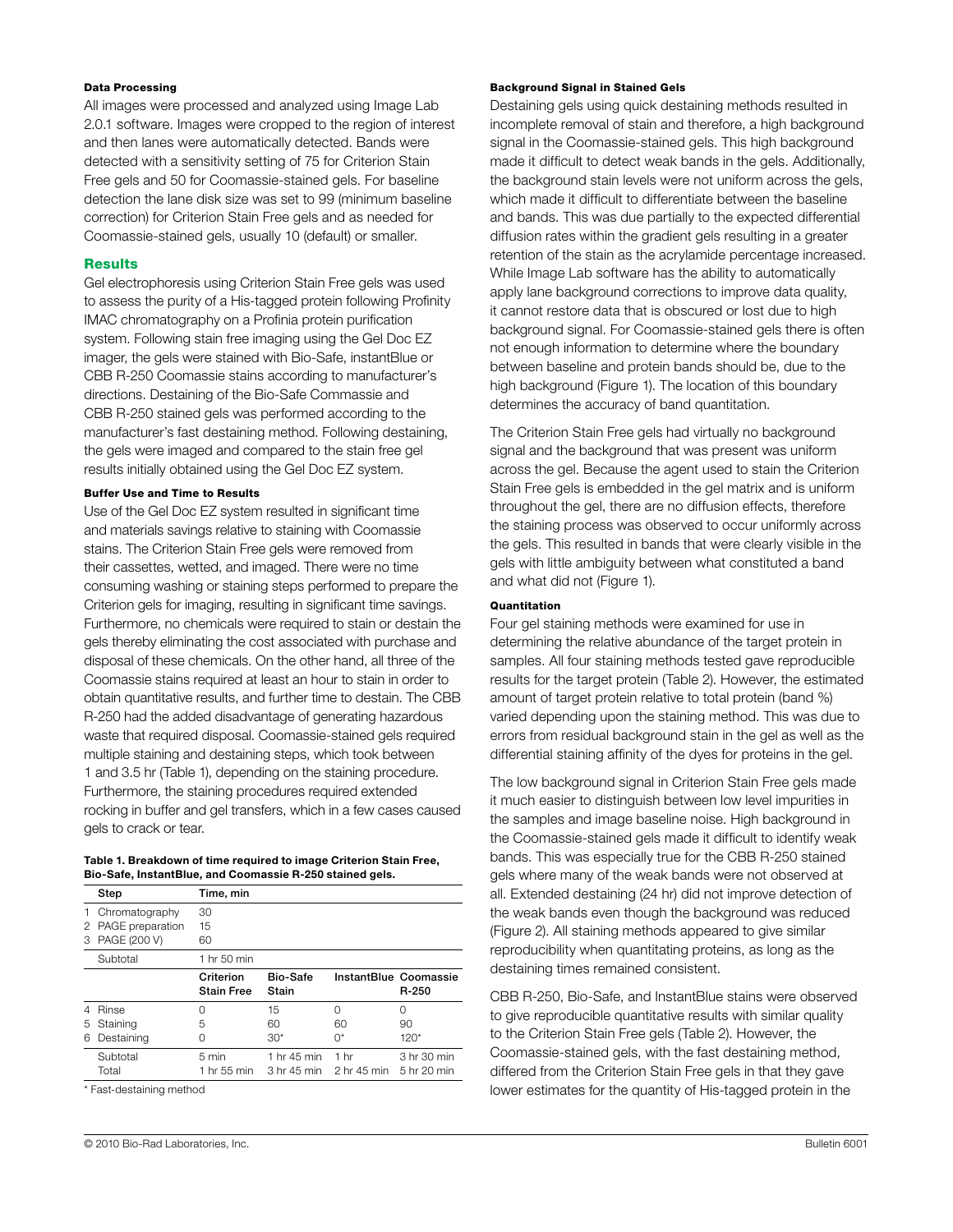



Fig. 1. Baseline comparison between Criterion Stain Free and Coomassie-stained gels. Protein migration profiles were analyzed using Image Lab software. A, analysis of cell lysate. B, analysis of eluent fraction containing the purified protein. Stained gel image is shown below the migration profile. Vertical blue lines indicate upper and lower limit of protein peaks. Criterion Stain Free gels consistently show low background compared to the other staining methods used.

# Table 2. In-gel protein quantitation\* comparison between Criterion Stain Free and Coomassie-stained gels.

| Set            | Stain, Destain Time    | Lysate, %      | Flow-through, % | Wash-1, %     | Wash-2, %      | Eluent, %      |
|----------------|------------------------|----------------|-----------------|---------------|----------------|----------------|
|                | Stain Free, 0 hr       | $34.7 + 1.2$   | $4.2 + 0.2$     | $6.8 + 0.2$   | $87.4 + 2.3$   | $88.4 + 3.1$   |
|                | Bio-Safe stain, 0.5 hr | $19.8 \pm 1.5$ | $3.5 \pm 0.3$   | $5.3 \pm 0.4$ | $73.7 \pm 4.5$ | $78.9 \pm 5.1$ |
|                | Bio-Safe stain, 24 hr  | $21.6 \pm 1.7$ | $3.9 \pm 0.8$   | $5.8 \pm 0.8$ | $84.9 \pm 8.5$ | $88.5 \pm 2.6$ |
| $\overline{2}$ | Stain Free, 0 hr       | $32.6 \pm 1.0$ | $4.0 \pm 0.5$   | $6.9 \pm 0.2$ | $84.7 \pm 3.7$ | $89.3 \pm 0.8$ |
| 2              | CBB R-250, 2 hr        | $27.5 \pm 1.6$ | $4.6 \pm 1.0$   | $6.9 \pm 0.2$ | $100 \pm 0.0$  | $90.4 \pm 2.7$ |
| 2              | CBB R-250, 24 hr       | $33.3 \pm 2.3$ | $3.7 \pm 0.5$   | $7.0 \pm 0.6$ | $100 \pm 0.0$  | $96.7 \pm 1.4$ |
| 3              | Stain Free, 0 hr       | $33.5 \pm 2.0$ | $4.1 \pm 0.3$   | $6.8 \pm 0.8$ | $83.9 \pm 3.2$ | $89.9 \pm 0.9$ |
| 3              | InstantBlue, 0 hr      | $20.0 \pm 2.5$ | $3.1 \pm 0.6$   | $5.5 \pm 1.3$ | $91.1 \pm 8.7$ | $82.1 \pm 3.7$ |
| 3              | InstantBlue, 24 hr     | $22.3 \pm 2.9$ | $4.4 \pm 0.7$   | $5.7 \pm 1.0$ | $98.2 \pm 2.7$ | $88.8 \pm 3.5$ |